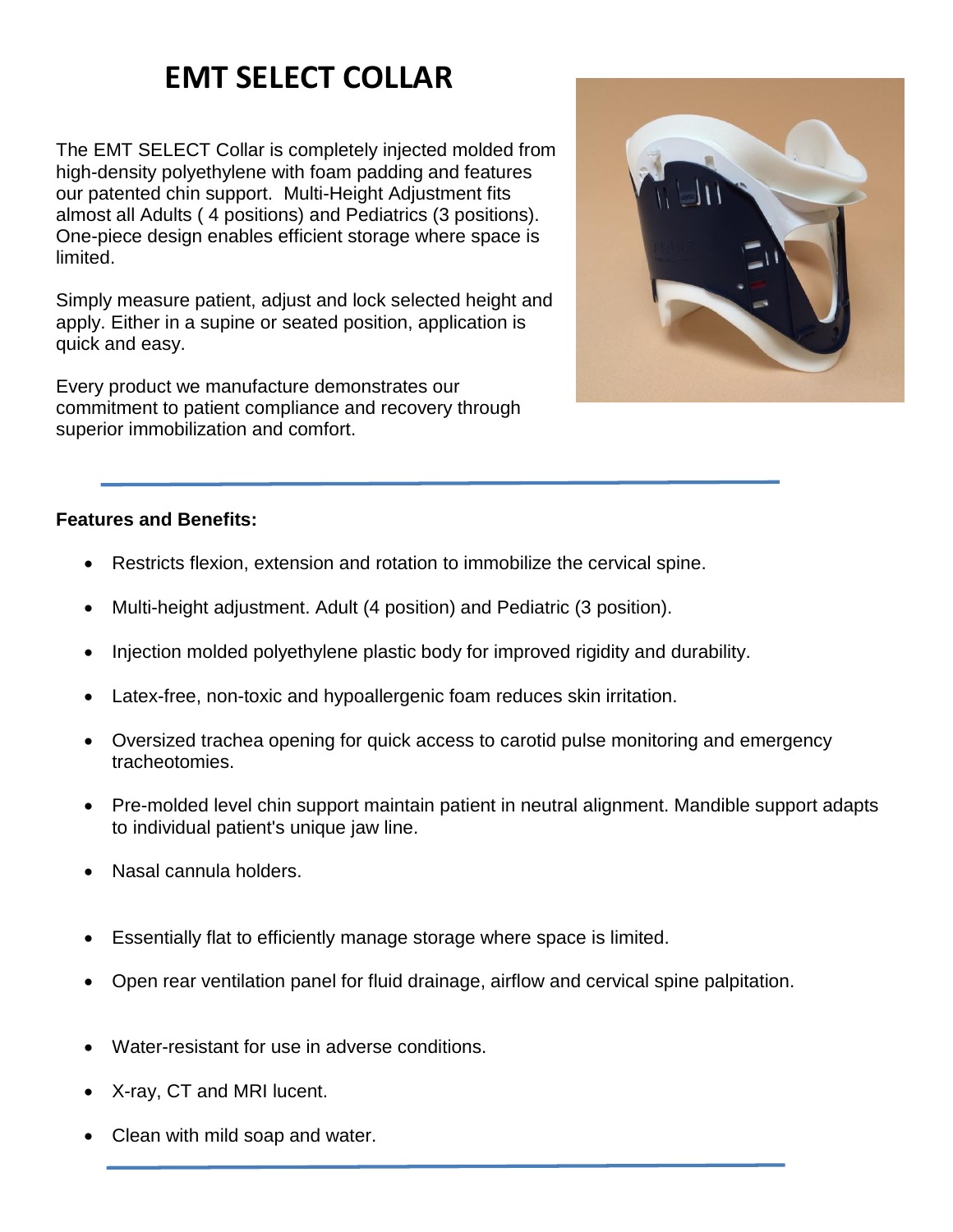#### **Measurement and Sizing:**

Proper sizing of the Collar is important for patient immobilization and comfort. Always maintain the patient's head in neutral alignment. These directions are guidelines only; follow a qualified healthcare provider's instructions.

For more information, please refer to Sizes: Product Table

Proper sizing of the Collar is important for patient immobilization and comfort. Always maintain the patient's head in neutral alignment. These directions are guidelines only; follow a qualified healthcare provider's instructions.

#### **Height:**

- 1. Measure the vertical distance from the top of the patient's shoulder to the tip of the chin (Figure 1. "A").
- 2. The measurement corresponds to the HEIGHT of the Collar. If the patient's measurement falls between two consecutive sizes, apply the smaller size first.

### **Circumference:**

- 3. Measure around the patient's neck (Figure 2. "B").
- 4. The measurement corresponds to the size CIRCUMFERENCE of the Collar. If the patient's measurement falls between two consecutive sizes, apply the larger size first.

### **Alternative Sizing Method:**

Use your fingers to measure the distance from the top of the patient's shoulder to the tip of the chin.

Position your fingers against the FRONT side of the Collar from the plastic bottom edge to the EXTERNAL SIZING GUIDE. Select the size closest to the height of your fingers.

### **Application:**

Proper application of the Collar is as important as proper sizing for immobilization and patient comfort. The one-piece design consists of a single piece which is packaged as a unit.

Always maintain the patient's head in neutral alignment. These directions are guidelines only; follow a qualified healthcare provider's instructions.







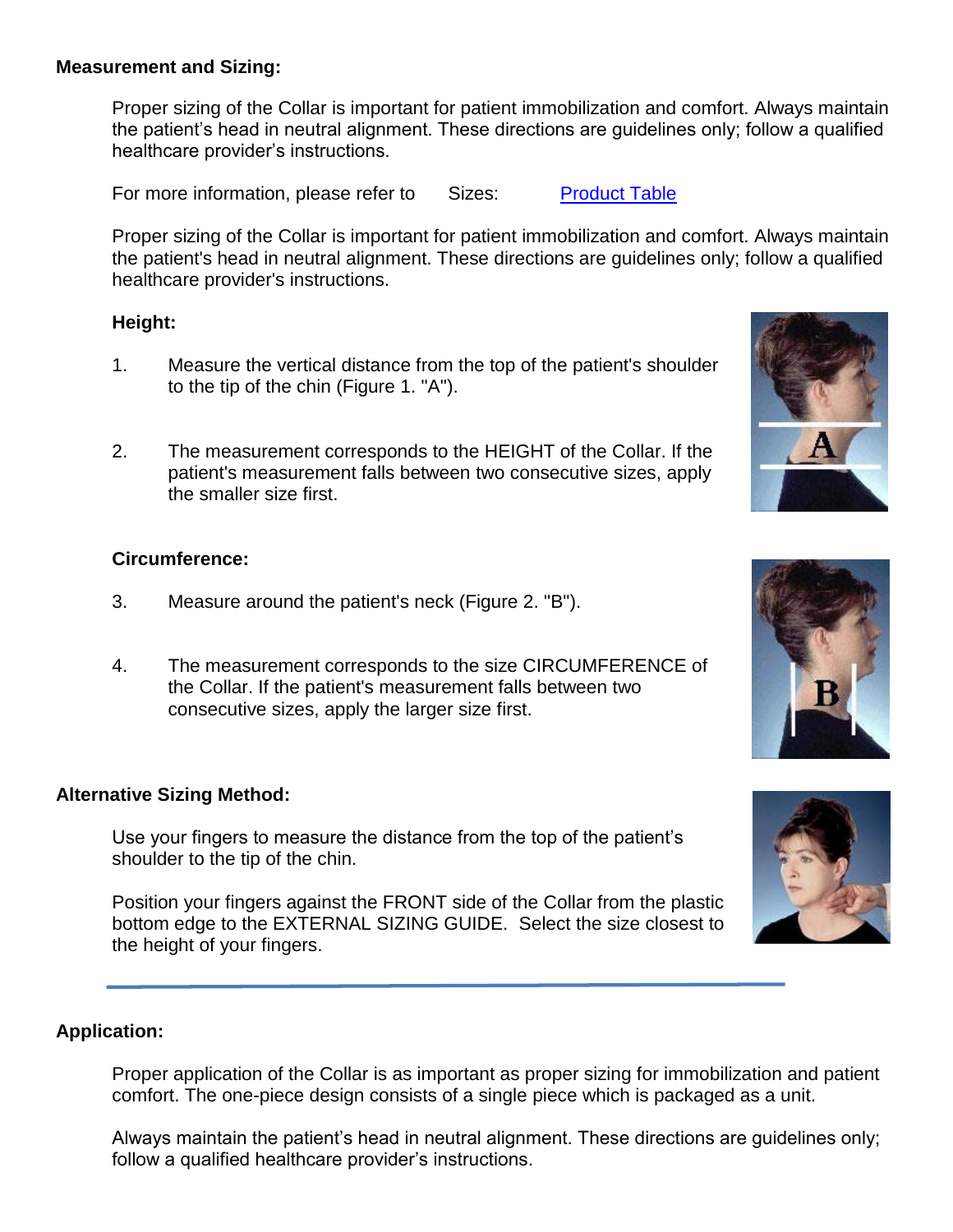- Size Collar: Find the SIZING LINE on the Collar and position your lowest finger on the line. Select the size closest to the height of your fingers.
- Lock Size: Position the Collar with the selected size. Press the lock into the Collar until secured. Verify by attempting to readjust. If movement occurs, repeat procedure until the Collar is secure.
- Adjust Size: To unlock, simply push the lock to return the lock to the unsecured position. Determine the proper height for the patient and press the lock into the selected size.

Verify by attempting to readjust. If movement occurs, repeat procedure until the Collar is secure.

- 1. After selecting the properly sized Collar, apply the Collar to the patient's neck. The chin should be secured by the patented molded chin support.
- 2. If the patient is in a supine position, slide the BACK part of the Collar behind the patient's neck until the Velcro strap is visible.
- 3. The Velcro strap is brought around the back of the patient's neck and secured to the Velcro hook fastener.
- 4. Before attaching the Velcro strap, make certain the patient's head and the Collar are in neutral alignment. If the chin is not sufficiently supported, tighten Collar. If additional tightening results in patient extension, select smaller size.

#### **Removal:**

Before removing the Collar, mark the position of the Velcro strap location to ensure reapplication maintains the proper fit.